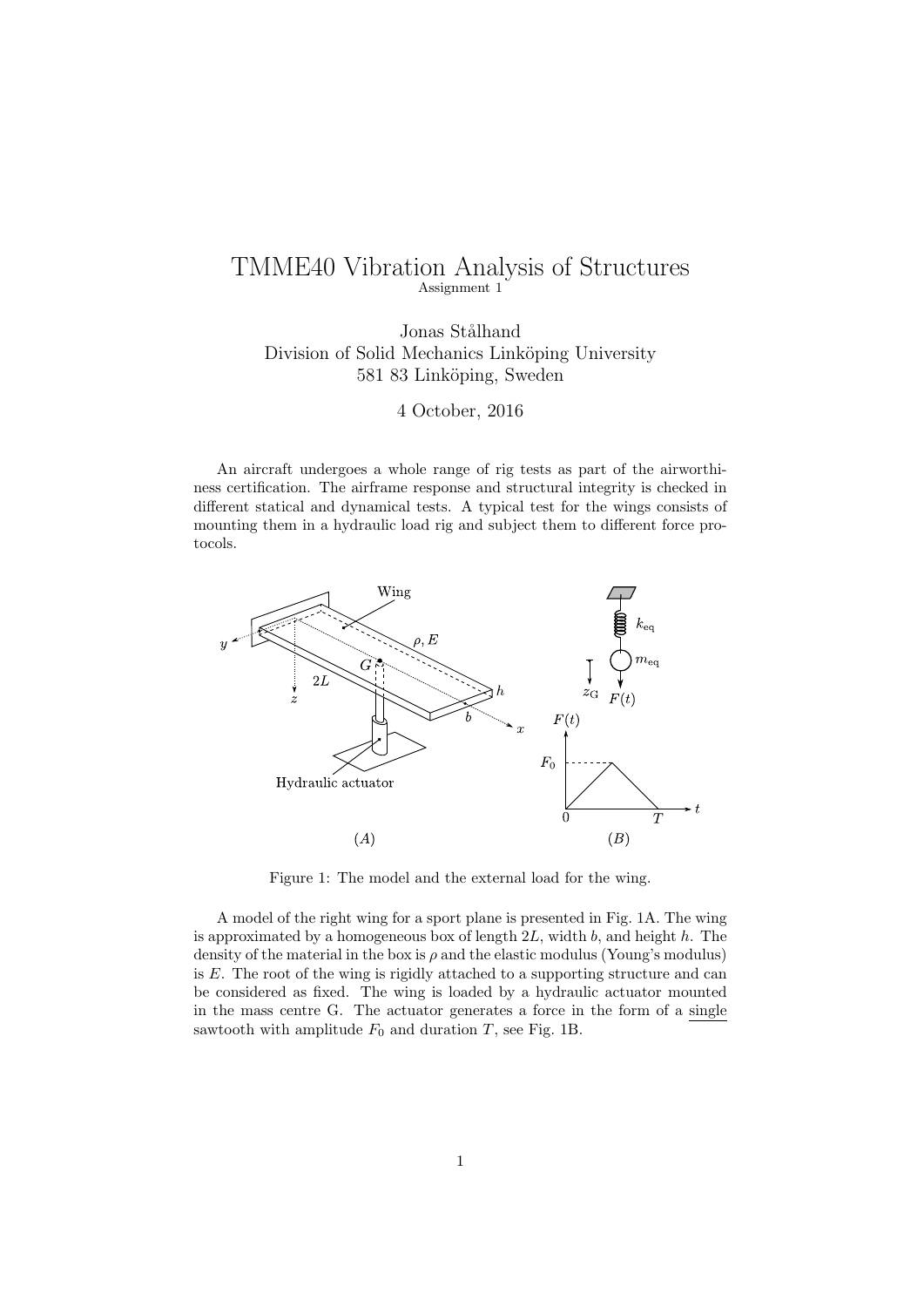# **Questions (5 points)**

In this assignment you will study the response of the wing by transforming the continuous model above to a single degree-of-freedom mass-spring-model. The wing can be assumed to undergo small vibrations.

#### **Question 1**

Derive the equivalent stiffness  $k_{eq}$  and equivalent mass  $m_{eq}$  at G by considering the wing to be a cantilever beam.

### **Question 2**

Setup the governing equation for the oscillation and state the natural frequency  $\omega_{\rm n}$ . (You may use  $F(t)$  for the external force in the governing equation.)

### **Question 3**

If the wing is at rest in its static equilibrium position at  $t = 0$ , compute the motion of mass centre  $(z_G)$  as a function of time using the forcing in Fig. 1. (It is recommendable to use the symbolic math equation capability in Matlab, Maple, or a similar program for this question.)

### **Question 4**

Check your result in Question 3 by computing the oscillation numerically, e.g., using the function ode45 in Matlab. Data is found in the Table below.

| Parameter | Value            | Parameter | Value                 | Parameter | Value               |
|-----------|------------------|-----------|-----------------------|-----------|---------------------|
| 21        | $5 \text{ m}$    |           | $1.0\ \mathrm{m}$     |           | $0.05\; \mathrm{m}$ |
| E         | $211$ GPa        |           | $1500 \text{ kg/m}^3$ |           |                     |
| $F_{0}$   | $100\,~{\rm kN}$ |           | 2 s                   |           |                     |

### **Question 5**

The model used herein is very crude. Propose a simple modification which makes it more accurate. The modified model must still be solvable as above with a modest extra effort.

# **Reporting**

Write a short report where you present the solution to Questions 1-5. Handwritten reports are accepted if they are neatly written.

- *•* Fill in the data sheet uploaded on the course homepage and use as cover page to your report.
- *•* Write your name and personal identity number (or LiU-id) at the top of each page.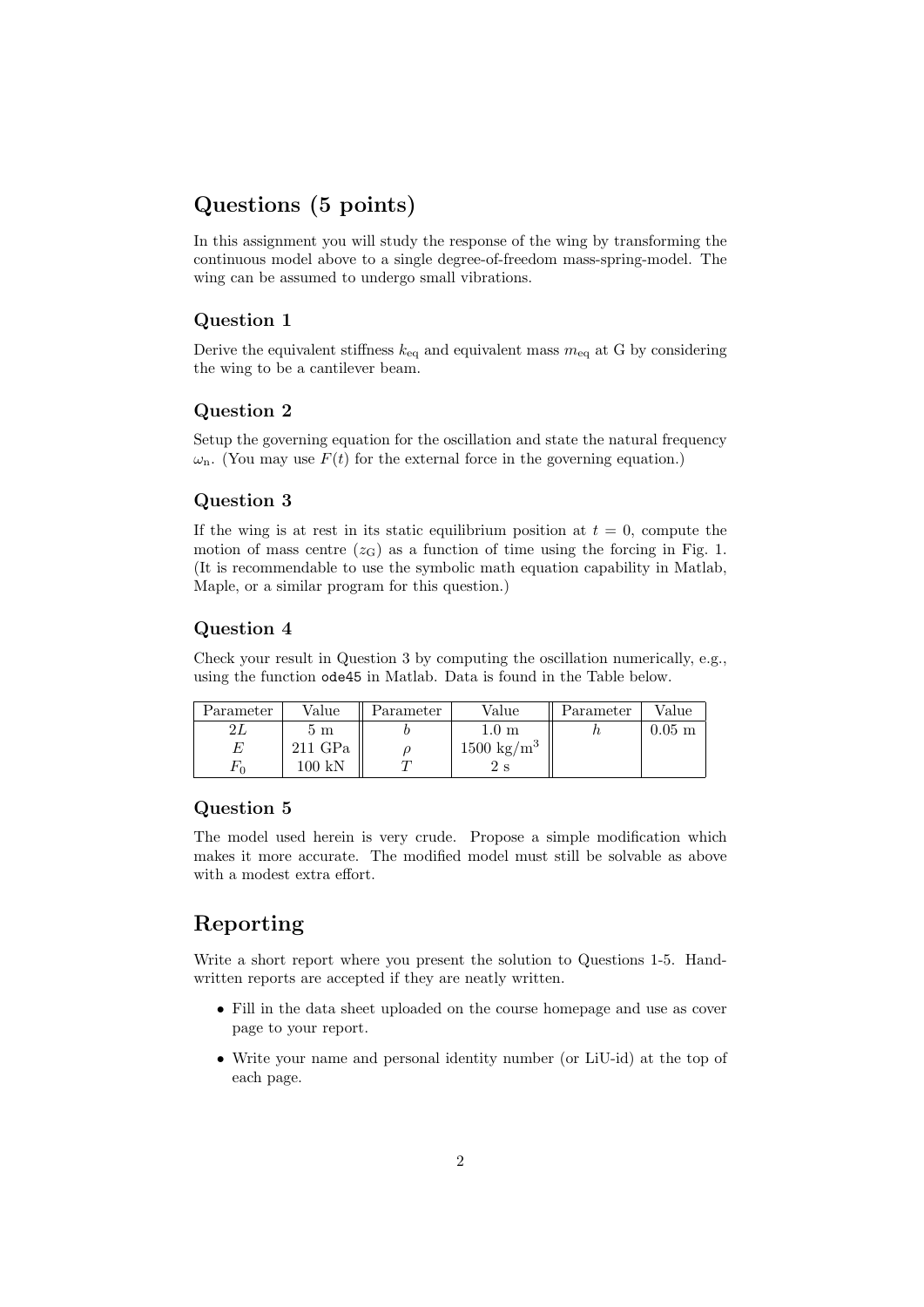*•* Upload your report as a PDF under the relevant map on the coursepage in Lisam no later than 22 October, 2016.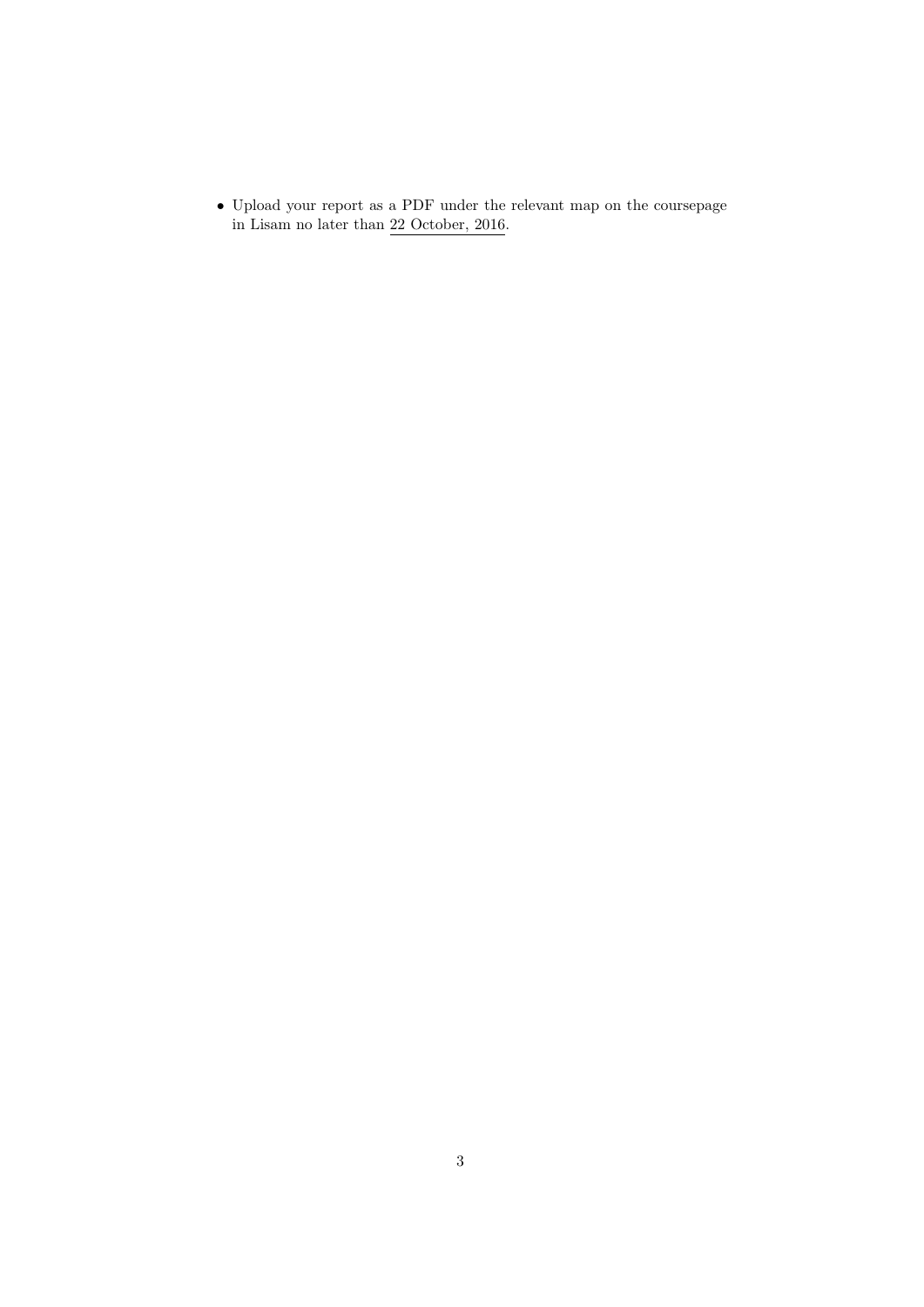## TMME40 Vibration Analysis of Structures Assignment 2

Jonas Stålhand Division of Solid Mechanics Linköping University 581 83 Linköping, Sweden

4 October, 2016

Seismic waves from earthquakes is an important factor to consider when constructing tall buildings in certain regions. These waves may cause resonance phenomena and excessive oscillations which compromises the structural integrity of the building. It is therefore essential to install vibration control devices which counters resonance problems and keep the oscillations within acceptable limits. An example of such a device is to use a pendulum suspended in the upper parts of the building. This relatively simple technique is used in the 509 meter tall Taipei 101 building in Taiwan. Between the 87th and the 92nd floors, a gigantic pendulum consisting of a steel sphere 5.5 meters across and weighing 728 tons, see left panel in Fig. 1. The ball can move up to 1.5 meters in any direction and thereby reducing the amplitude up to 40 percent.



Figure 1: The pendulum vibration absorption system in the Tapei 101 building. Photo taken from www.flickr.com/photos/rinux/2885419140 (left). An illustration of the simplified pendulum vibration absorber in a two-storey building (right).

# **Questions (5 points)**

In this assignment, you will study the principles of a pendulum vibration absorber for a simplified system consisting of a two-storey building, see right panel in Fig. 1. The upper floor of mass *M* is supported by two vertical beams of the equivalent stiffness  $k/2$ . A pendulum of length L and mass m is suspended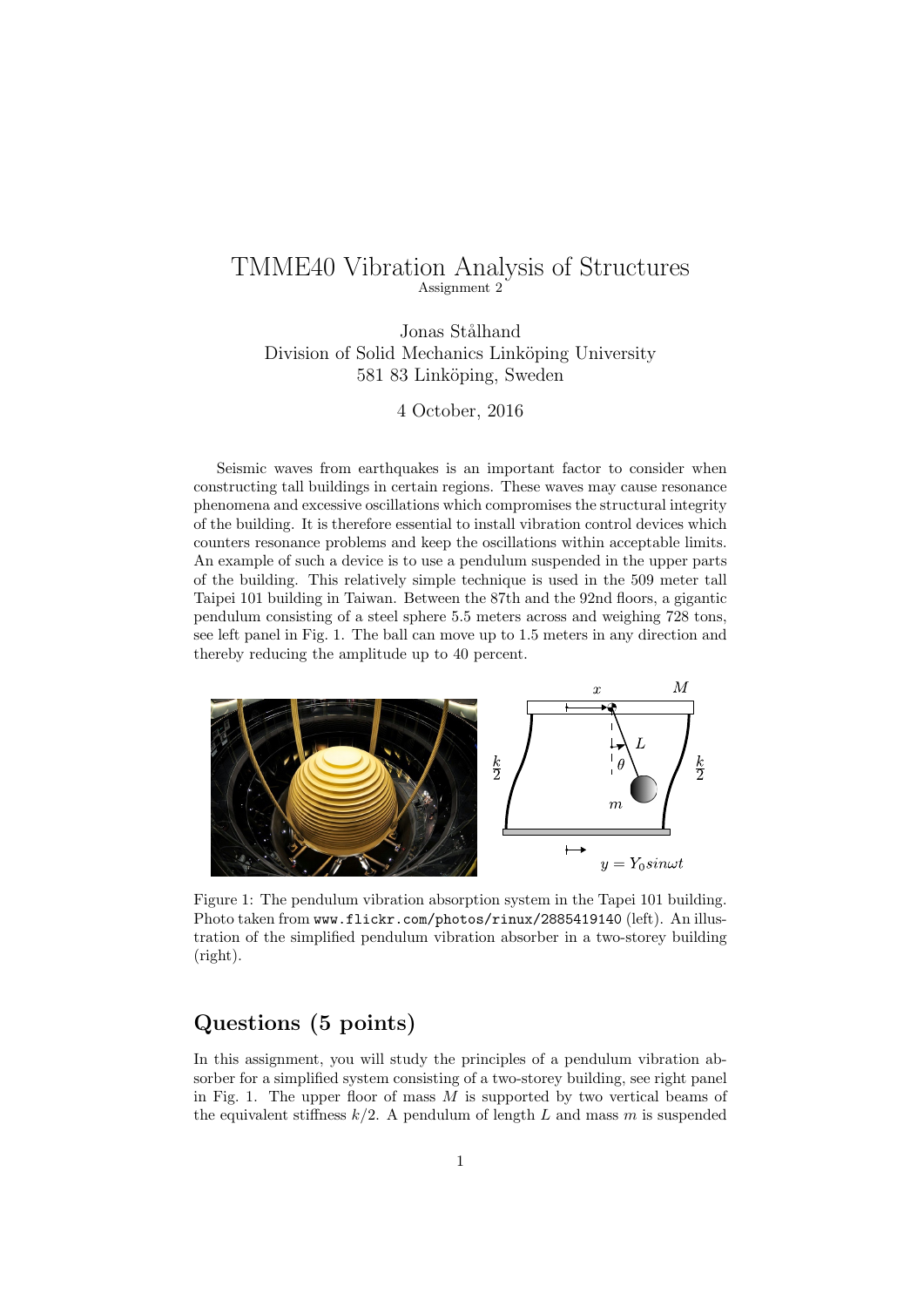from the upper floor. The seismic waves causes a sinusoidal base motion with amplitude  $Y_0$  and frequency  $\omega$ . The motion of the upper floor is given by the coordinate x and the swing angle of the pendulum is  $\theta$ .

#### **Question 1**

Derive the equations of motion for the system above under the assumption of small motions. You may either derive the equations using free-body diagrams together with Newton's second law, or by using Lagrange's equations<sup>1</sup>. Answer on matrix-vector form, i.e.  $[M]\{\ddot{x}\} + [K]\{x\} = \{F\}$ , where  $[M]$  is the mass matrix,  $[K]$  is the stiffness matrix,  $\{\mathbf{x}\} = \{x, \theta\}^T$ , and  $\{F\}$  is a forcing vector.

#### **Question 2**

(a) Compute the magnification factor for the two coordinates. Introduce the natural frequencies  $\omega_{\rm M}^2 = k/M$  and  $\omega_{\rm m}^2 = g/L$ , and express the result using the ratios  $r = \omega/\omega_M$ ,  $p = \omega_m/\omega_M$  and  $\mu = m/M$  together with *L*. (b) Set  $p = 1.0$ and  $\mu = 0.01$  and plot the magnification factors for  $0 \le r \le 2$ . (c) Make small variations in  $p$  and  $\mu$  and describe (in words) how the response is affected?

#### **Question 3**

Compute the eigenvalues  $\lambda_k$  and eigenvectors  $X^{(k)}$  to the dynamical matrix  $(K^{-1}M)$  using the *matrix iteration method* described in Chapter 7.5 in Rao. Present the iterations in tables similar to the ones used in Chapter 7.5. (Note: The eigenvectors are not orthogonal since the stiffness matrix is non-symmetric.) Data for Question 3 is given in Table 1. The equivalent stiffness for the vertical beams is given by  $k = 12EI/L^3$ .

#### **Question 4**

Derive the uncoupled equations of motion using modal analysis. Use the mass normalized eigenvectors  $\boldsymbol{\phi}^{(k)}$  (which satisfy  $\boldsymbol{\phi}^{(k)} \cdot \boldsymbol{M} \boldsymbol{\phi}^{(k)} = 1$ ) and the principal coordinates  $q_k$ . Assume the structure to be at rest in its equilibrium position at time  $t = 0$ .

## **Reporting**

Write a short report where you present the solution to Questions 1-4. Handwritten reports are accepted if they are neatly written.

- *•* Fill in the data sheet uploaded on the course homepage and use as cover page to your report.
- Write your name and personal identity number (or LiU-id) at the top of each page.
- Upload your report as a PDF under the relevant map on the coursepage in Lisam no later than 29 October, 2016.

<sup>1</sup>Hint: For Lagrange's equations, let the motion of each part *k* be described by the vector  $\{x_k\} = \{x_k, y_k\}^T$ . The velocity for part *k* is then given by  $v_k = \dot{x}_k$ .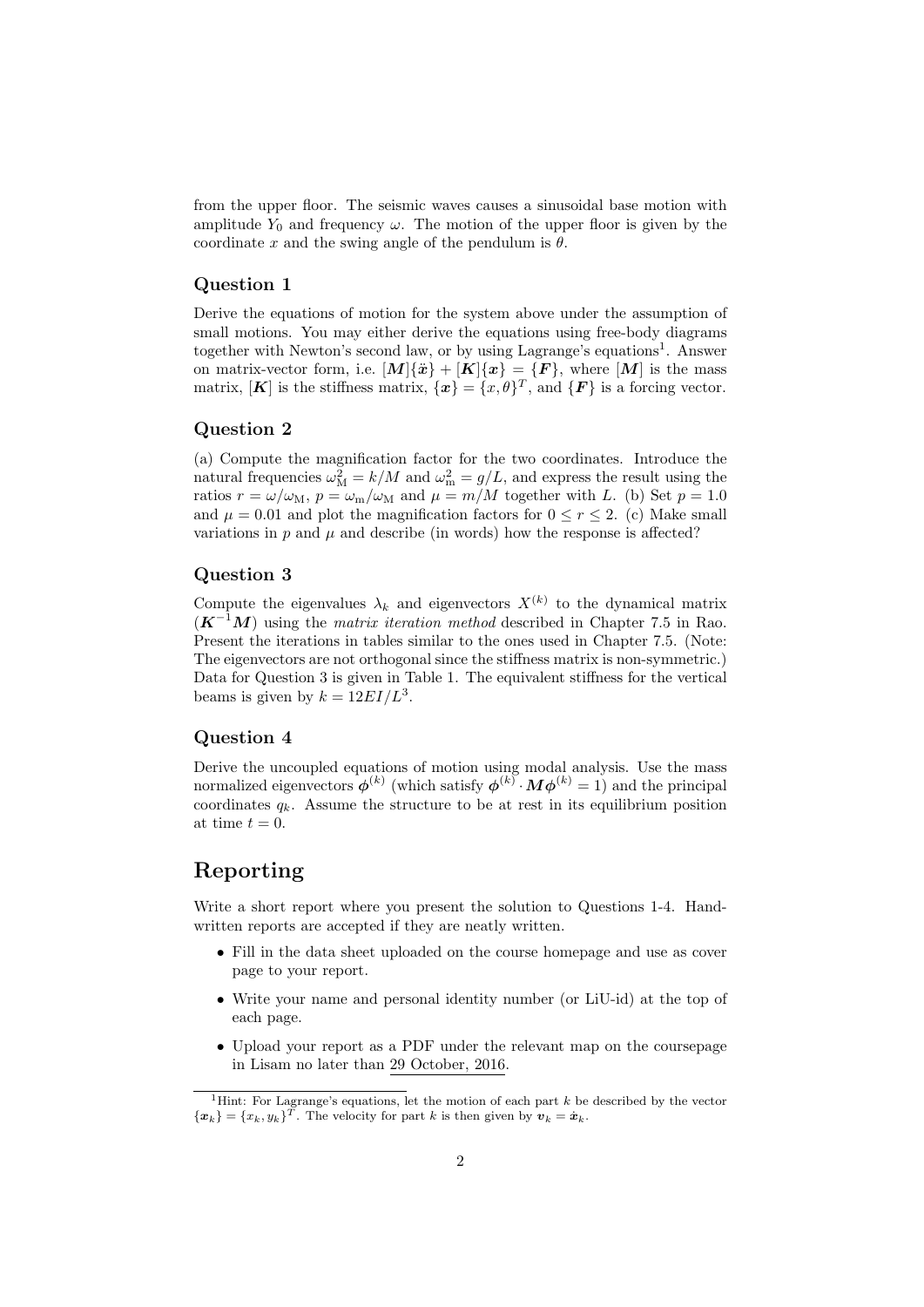|     |                               | L       |                      | $m\,$ |
|-----|-------------------------------|---------|----------------------|-------|
| GPa | $\cdot$ m <sup>4</sup>        | m       | kg                   | kε    |
| 208 | $19.43\cdot 10^{\circ}$<br>-0 | $4.0\,$ | $10^3$<br>$20 \cdot$ | 200   |

Table 1: Data for question 3 and 4.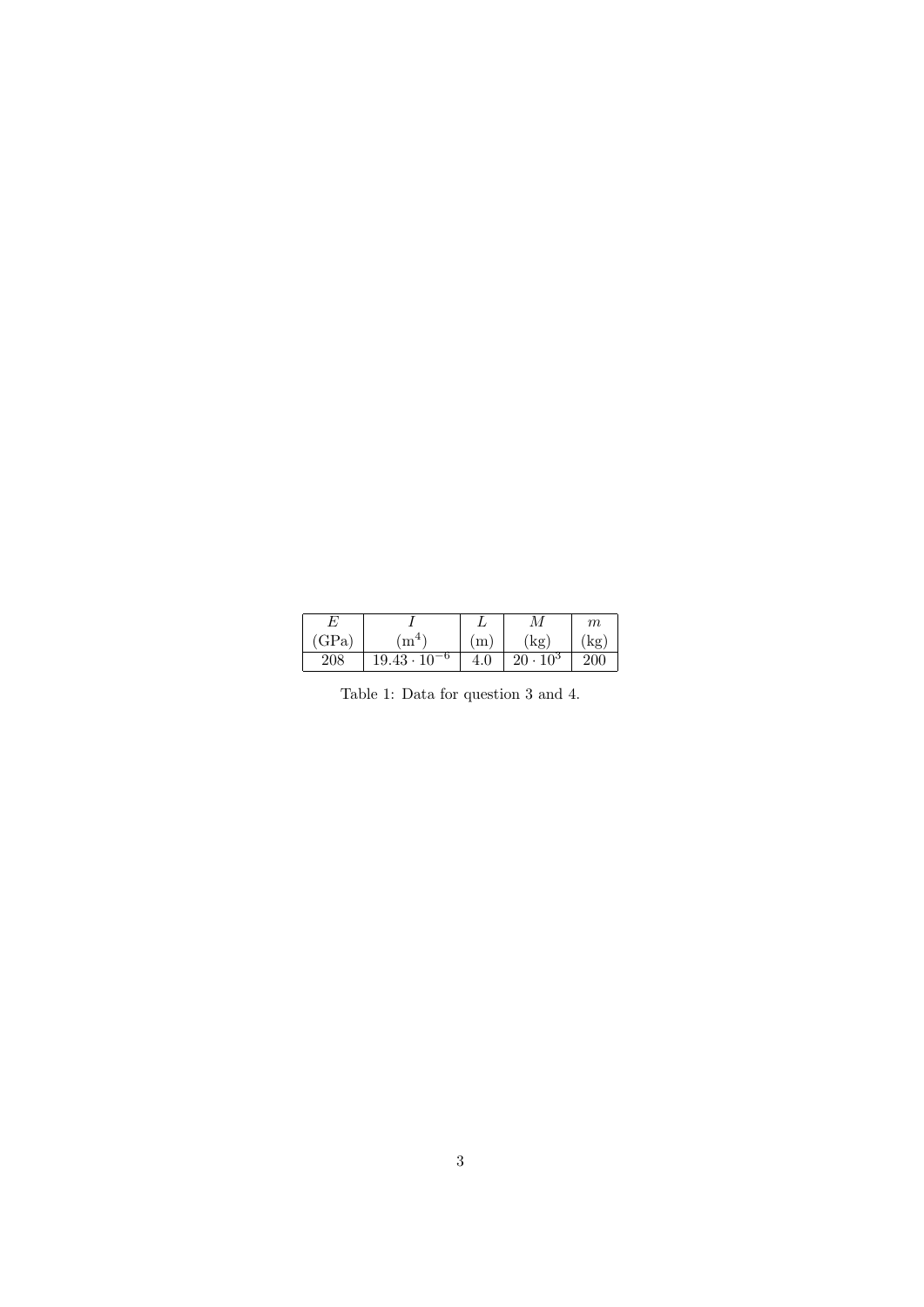## TMME40 Vibration Analysis of Structures Assignment 3

Jonas Stålhand Division of Solid Mechanics Linköping University 581 83 Linköping, Sweden

6 October, 2016

# **Question (5 points)**

Determine the free-vibration solution of a string fixed at both ends under the initial conditions  $w(x, 0) = w_0 \sin(\pi x/L)$  and  $\frac{\partial w}{\partial t}(x, 0) = 0$ , where  $w_0$  is a constant. The string deflection is  $w(x, t)$  and the distance between the fixed ends is *L*.

## **Reporting**

Write a short report where you present the solution to the question above. Hand-written reports are accepted if they are neatly written.

- *•* Fill in the data sheet uploaded on the course homepage and use as cover page to your report.
- *•* Write your name and personal identity number (or LiU-id) at the top of each page.
- *•* Upload your report as a PDF under the relevant map on the coursepage in Lisam no later than 29 October, 2016.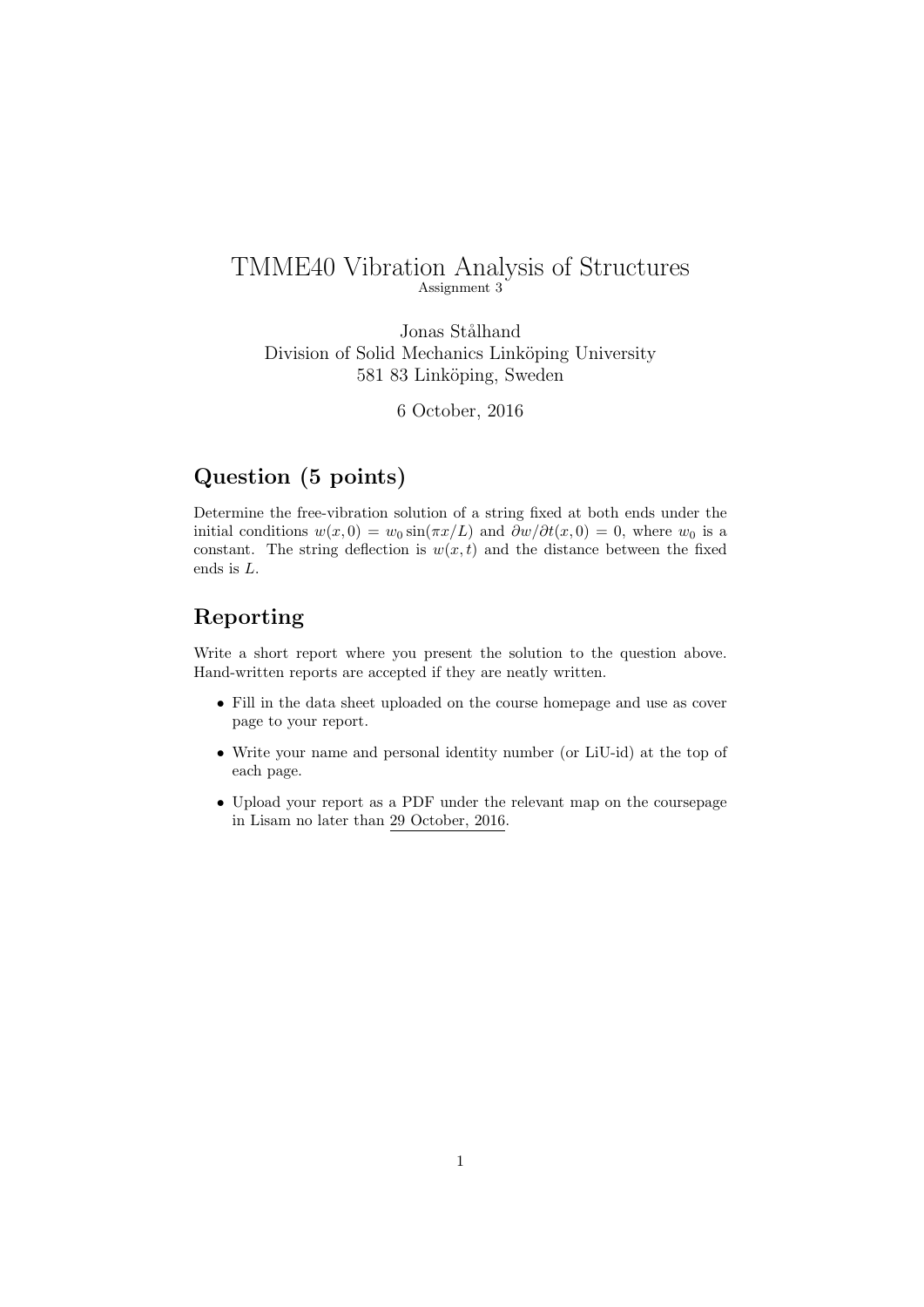# Hints to exam assignments October 2016

# Assignment 1

(Q1) Formulas for the deflection  $w(x)$  of a cantilever beam loaded by the force P at the mid-point gives  $k_{\text{eq}} = P/w_G = 3EI/L^3$ , where  $w_G = w(L/2)$ . By requiring the kinetic energy to remain the same, we compute the equivalent mass to be  $m_{\text{eq}} = 122m/35$ .

(Q2) The equation of motion (equivalent system) reads

$$
\ddot{w}_{\rm G} + \omega_{\rm n}^2 w_{\rm G} = \frac{\omega_{\rm n}^2}{k_{\rm eq}} F(t),
$$

where  $\omega_{\rm n}^2 = k_{\rm eq}/m_{\rm eq}$ .

(Q3) The force is

$$
F(t) = \begin{cases} \frac{2F_0t}{T}, & 0 \le t \le T/2, \\ 2F_0\left(1 - \frac{t}{T}\right), & T/2 \le t \le T. \end{cases}
$$

The solution reads

$$
w_{\rm G} = \begin{cases} \frac{2F_0}{m_{\rm eq}\omega_{\rm n}^3 T} \left(\omega_{\rm n}t - \sin\omega_{\rm n}t\right), & t \le T/2\\ \frac{F_0}{m_{\rm eq}\omega_{\rm n}^3 T} \left(4\sin\omega_{\rm n}t \cdot \cos\frac{\omega_{\rm n}T}{2} - 4\cos\omega_{\rm n}t \cdot \sin\frac{\omega_{\rm n}T}{2} - 2\sin\omega_{\rm n}t - 2(t - T)\right), & t \ge T/2 \end{cases}
$$

(Q5) Replace the solid rectangular beam by a hollow beam, for example. Wings are usually thin walled structures.

### Assignment 2

(Q1) Alternative 1: Lagrange's equation of motion. The kinetic kinetic energy is

$$
T = \frac{1}{2}(M+m)\dot{x}^2 + mL\cos\theta\dot{x}\dot{\theta} + \frac{m}{2}L^2\dot{\theta}^2.
$$

and the potential energy is given by

$$
V = \frac{1}{2}k(x - y)^{2} + mgL(1 - \cos \theta).
$$